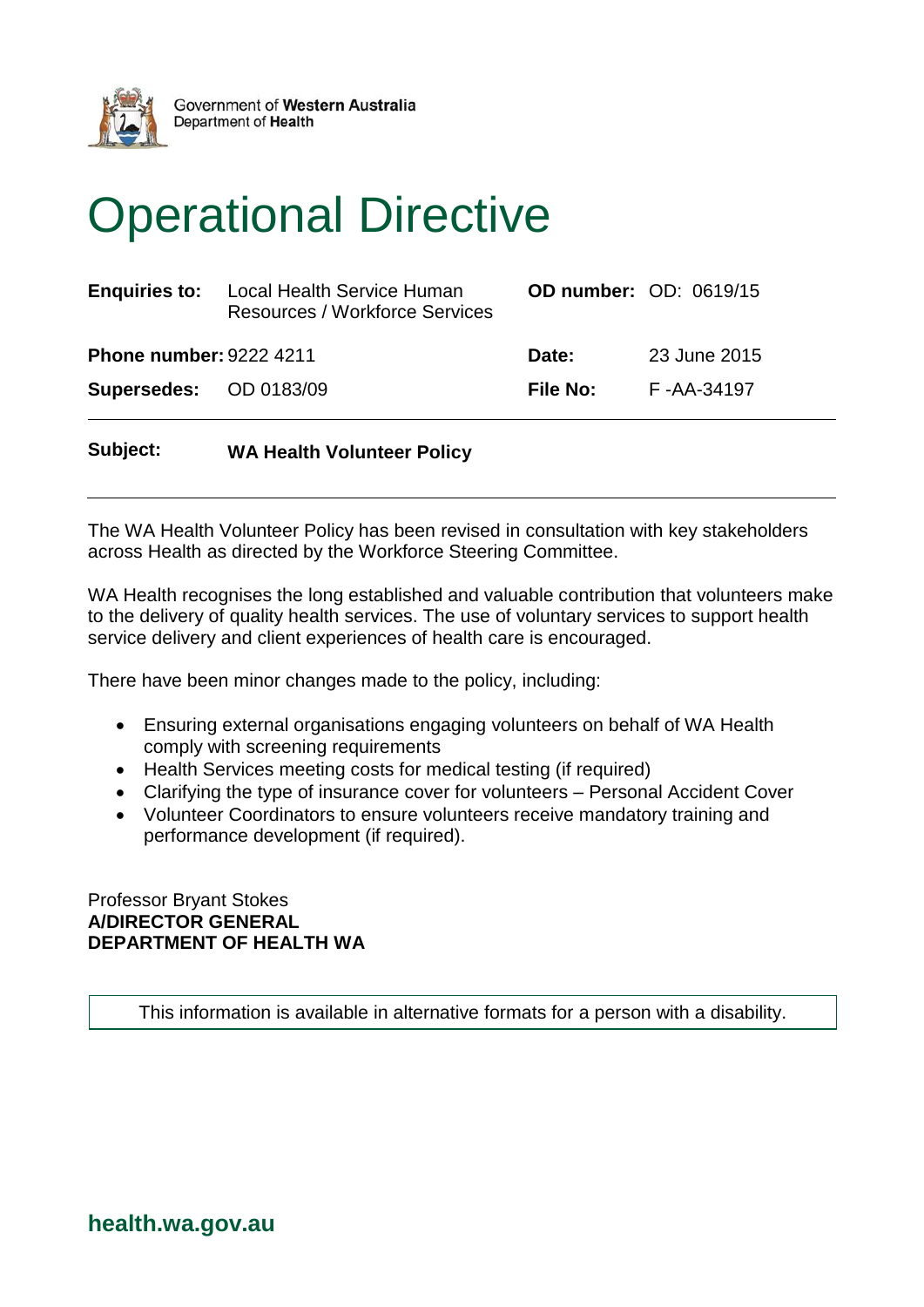

# WA Health Volunteer Policy

**health.wa.gov.au**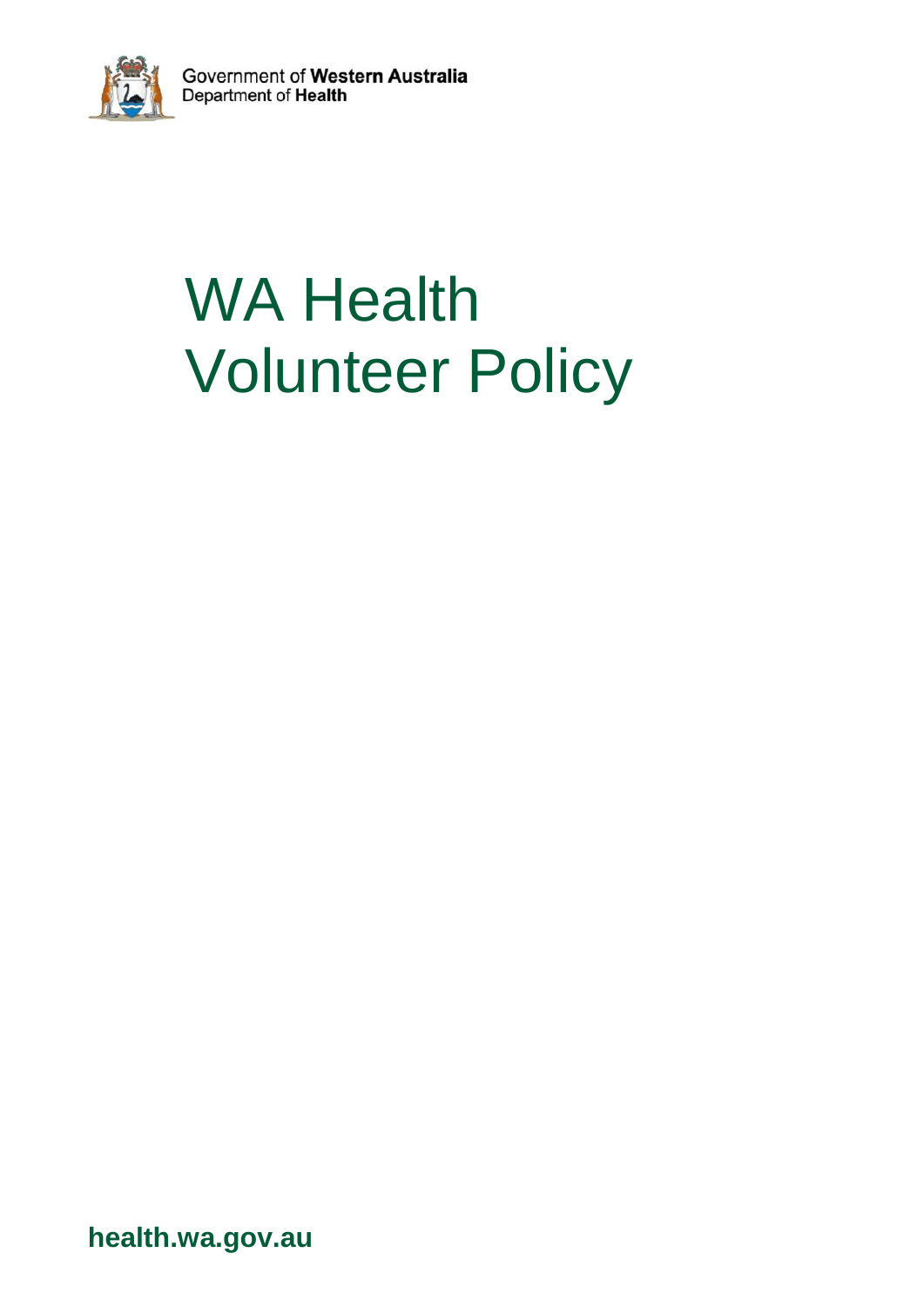## **Title: WA Health Volunteer Policy**

### **1. Scope**

This policy applies to all persons engaged in paid and unpaid work in WA Health, which for the purposes of this policy incorporates the following entities:

- Department of Health
- Metropolitan Health Services
- Peel Health Service
- WA Country Health Service

#### **2. Policy statement**

WA Health recognises the long-established and valuable contribution that volunteers make to the delivery of quality health services.

A volunteer is an individual who chooses of their own free will to engage in specified, unpaid activities within WA Health. This includes advisory group members who may receive payment for out of pocket expenses including the Health Consumers Council Participation Fee.

The use of volunteers to support health service delivery and client experiences of health care is encouraged. The work of volunteers must not replace the areas of work traditionally undertaken by paid health service staff.

While acknowledging the value and seeking to encourage the involvement of volunteers, WA Health will ensure that selection and screening processes are applied when recruiting volunteers including:

- the supply of relevant references and background information
- criminal record screening and working with children check (where required) to meet the requirements of WA Health policy and relevant legislation.

Where recruitment of volunteers is managed on behalf of WA Health by an external organisation, information will be sought from those organisations on a regular basis to ensure that selection processes comply with the requirement of WA Health.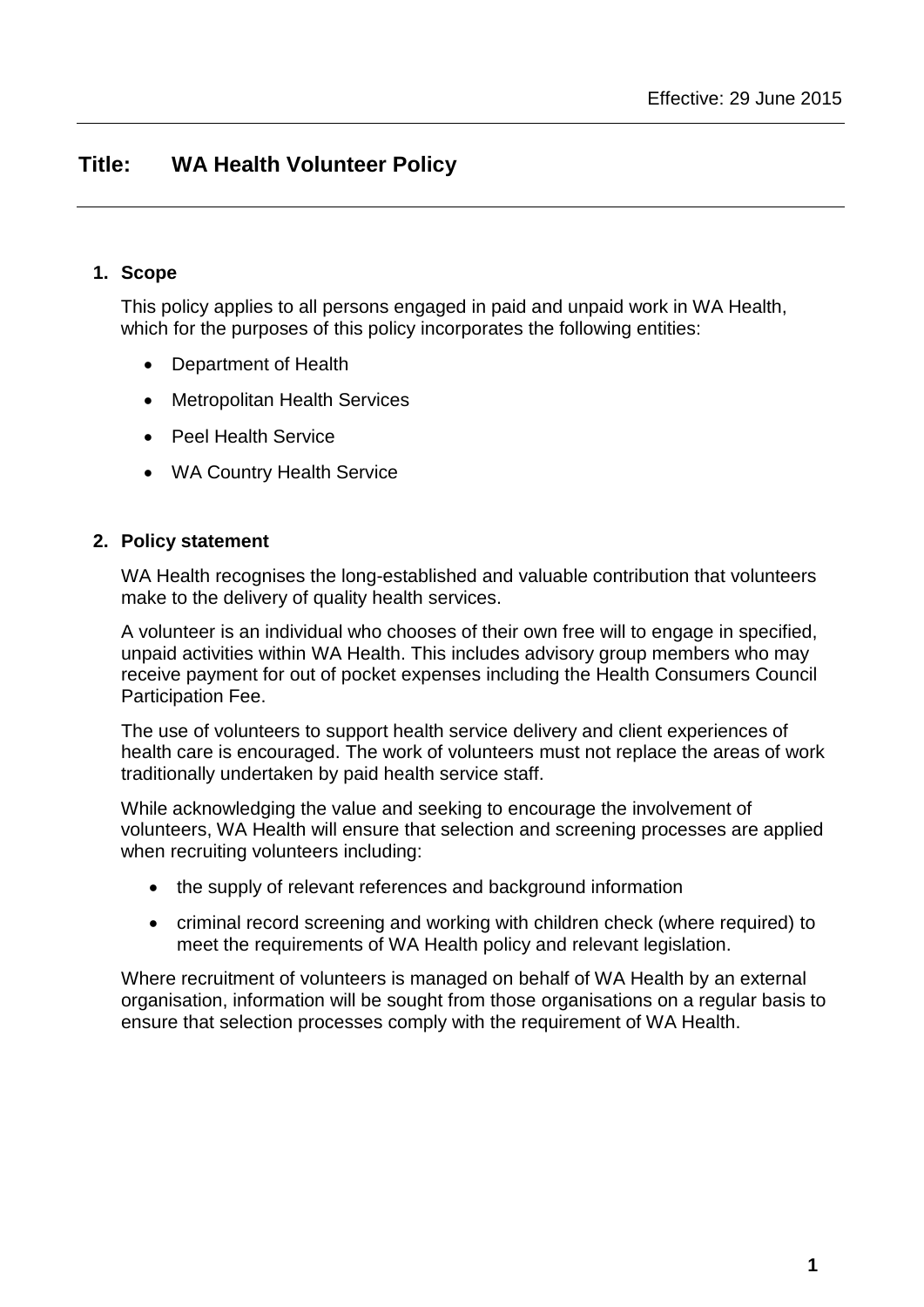## **3. Responsibilities**

## **3.1 Health Service Responsibilities**

Health Services are responsible for:

- appointing local volunteer coordinators or nominated officer to provide a clear point of contact between volunteers/volunteer organisations and the health service
- ensuring that relevant selection and screening processes are applied and documented (resource documents are attached - refer to section 6)
- ensuring external organisations engaging volunteers on behalf of WA health comply with the screen requirements of this policy
- ensuring that volunteers receive appropriate induction and orientation and support
- ensuring that volunteers have clearly defined roles
- ensuring that volunteers have a safe working environment
- providing volunteers with the [WA Health Code of Conduct](https://healthpoint.hdwa.health.wa.gov.au/integrity/codeofconduct/Pages/default.aspx) and other relevant policies and procedures
- ensuring adequate insurance cover for volunteers in respect of their activities for WA Health
- meeting the cost of volunteers undergoing the WA Health Criminal Record Check and, if required, the Working with Children Check, and the national Police Certificate for Aged Care Providers (refer to WA Health Policies under section 6) and medical testing (if required)
- reimbursing approved out of pocket expenses.

## **3.2 Volunteer Co-ordinator or nominated Officer Responsibilities**

#### **3.2.1 Application Form**

Ensure new volunteers complete an Application Form (refer to section 6 for resources)

## **3.2.2 Volunteer Agreement (including Confidentiality Agreement)**

Ensure new volunteers sign a volunteer agreement (refer to section 6 for resources) at the health service. The volunteer agreement will identify the responsibilities and tasks to be undertaken by the volunteer and the health service.

There may be specific conditions applicable to particular health services and sites, but the general conditions of involvement as a volunteer include: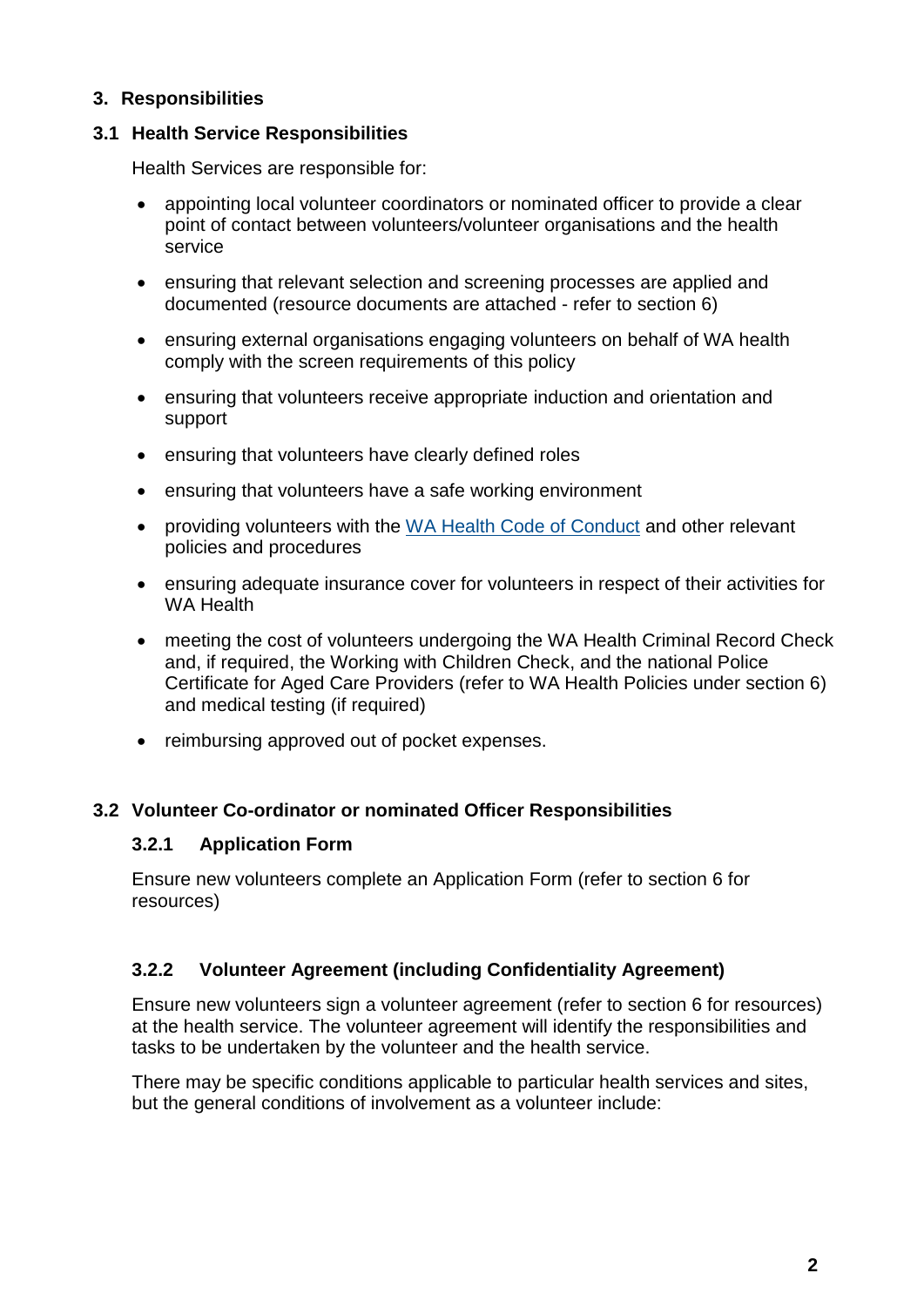- participating:
	- $\circ$  in clearly established tasks in the delivery of services to satisfy various needs of the health service
	- o without financial reward (not including reimbursement of approved out of pocket expenses).
- endeavouring to:
	- $\circ$  perform tasks assigned to the best of their ability
	- o meet allocated commitments on time.
- agreeing to:
	- o undergo a WA Health Criminal Record Check
	- o undergo an Aged Care Criminal Screening Check (if required)
	- $\circ$  undergo a Working with Children Check (if required)
	- $\circ$  comply with applicable confidentiality obligations (Refer to section 6 for resources)
	- o disclose any conflicts of interest
	- o participate in/comply with health service requirement related to induction and workplace health and safety.
- refraining from offering counselling, spiritual help or medical advice to patients, clients or their family and friends unless specifically authorised to do so
- abiding by the [WA Health Code of Conduct](https://healthpoint.hdwa.health.wa.gov.au/integrity/codeofconduct/Pages/default.aspx) and all relevant laws, policies and procedures.

## **3.2.3 Induction and orientation**

Upon receipt of the signed volunteer agreement, the volunteer coordinator will arrange for the volunteer to:

- attend the volunteer induction program
- commence their voluntary duties
- be orientated to the specific volunteer service they have joined
- attend any mandatory training sessions
- participate in performance development activities (if required).

## **4. Queries and advice**

For queries and advice, contact the local Health Service volunteer coordinator.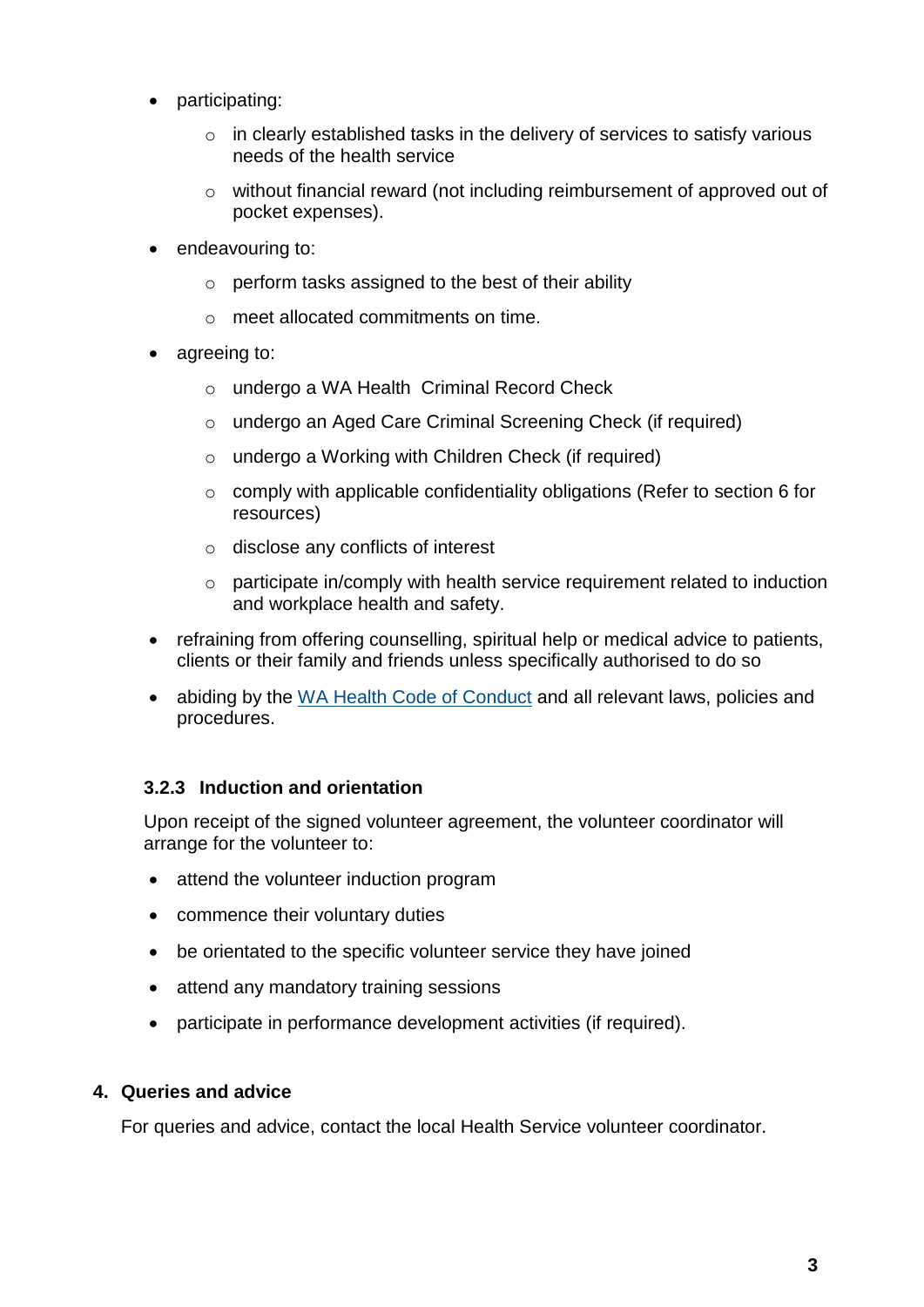## **5. Relevant legislation**

*Aged Care Act 1997 Occupational Health, Safety and Welfare Act 1984 Public Interest Disclosure Act 2003 Working with Children (Criminal Records Checking) Act 2004*  For relevant legislation, go to: <http://www.slp.wa.gov.au/legislation/statutes.nsf/default.html>

## **6. Resources and websites**

Application Form - Providing A Volunteer Service - Appendix 1 Volunteer Agreement (including confidentiality agreement) - Appendix 2 Personal Accident Cover, go to:

<http://intranet.health.wa.gov.au/insurance/volunteers/index.cfm>

## **6.1 Local Health Service documents**

[CAHS Volunteer Policy](https://healthpoint.hdwa.health.wa.gov.au/policies/Policies/CAHS/815CAHS.P.CORP.Volunteer.pdf)

[NMHS Recognition of Volunteer Services Policy](https://healthpoint.hdwa.health.wa.gov.au/policies/Policies/NMAHS/Corporate/NMHS%20Volunteer%20Services%20Policy.pdf)

[SMHS Induction and Orientation Policy and Procedures](https://healthpoint.hdwa.health.wa.gov.au/policies/Policies/SMAHS/SMHS/Induction%20Orientation%20Staff.pdf)

[SMHS Volunteer Services Policy and Procedures](https://healthpoint.hdwa.health.wa.gov.au/policies/Policies/SMAHS/SMHS/Volunteer%20Services.pdf)

[WACHS Aged Care Criminal](http://wachs.hdwa.health.wa.gov.au/index.php?id=7937) Record Screening Policy

[WACHS Volunteer Procedure](https://healthpoint.hdwa.health.wa.gov.au/policies/Policies/WACHS/Volunteer%20Procedure.pdf)

## **6.2 WA Health Policies**

[WA Health Code of Conduct](https://healthpoint.hdwa.health.wa.gov.au/integrity/codeofconduct/Pages/default.aspx)

[WA Health Criminal Record Screening Policy and Guidelines](http://www.health.wa.gov.au/circularsnew/circular.cfm?Circ_ID=12633) [WA Health Working with Children Check Policy and Procedure](http://www.health.wa.gov.au/circularsnew/circular.cfm?Circ_ID=13007)

## **6.3 External documents and websites**

[Public Sector Commissioner's Circular: 2009-16 Guidelines for Successful](http://www.publicsector.wa.gov.au/document/public-sector-commissioners-circular-2009-16-guidelines-successful-partnerships-between-public-sector-agencies-and-volunteers)  [Partnerships between Public Sector Agencies and Volunteers](http://www.publicsector.wa.gov.au/document/public-sector-commissioners-circular-2009-16-guidelines-successful-partnerships-between-public-sector-agencies-and-volunteers)

Working with Children Check<http://www.checkwwc.wa.gov.au/>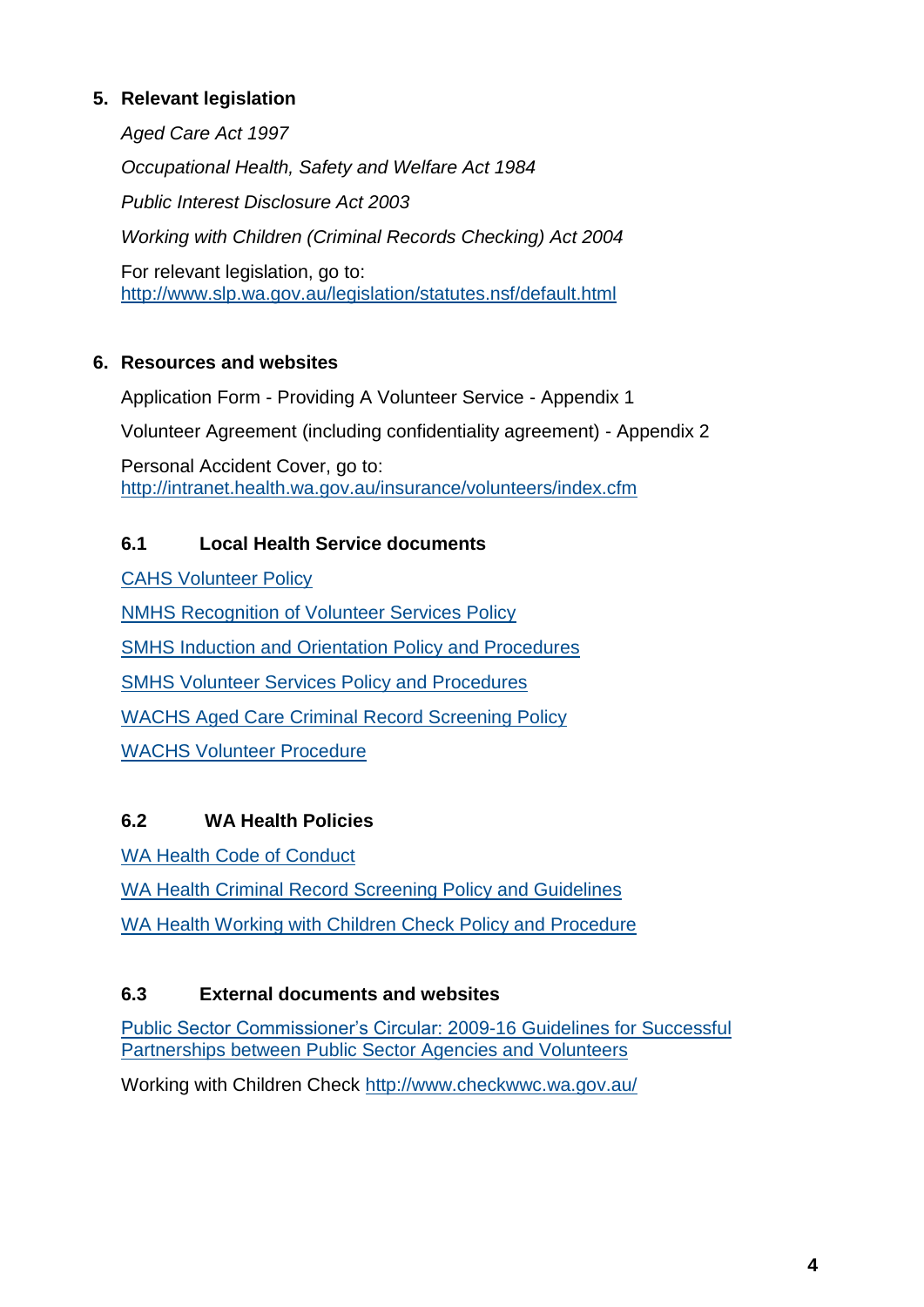## **7. Authority**

| Title:                  | WA Health Volunteer Policy                 |                          |              |
|-------------------------|--------------------------------------------|--------------------------|--------------|
| Contact:                | Local Health Service Volunteer Coordinator |                          |              |
| Directorate:            | Workforce Directorate                      |                          |              |
| Version:                |                                            | Date Published:          | 29 June 2015 |
| Date of Last<br>Review: | 25 March 2009                              | <b>Date Next Review:</b> | 29 June 2020 |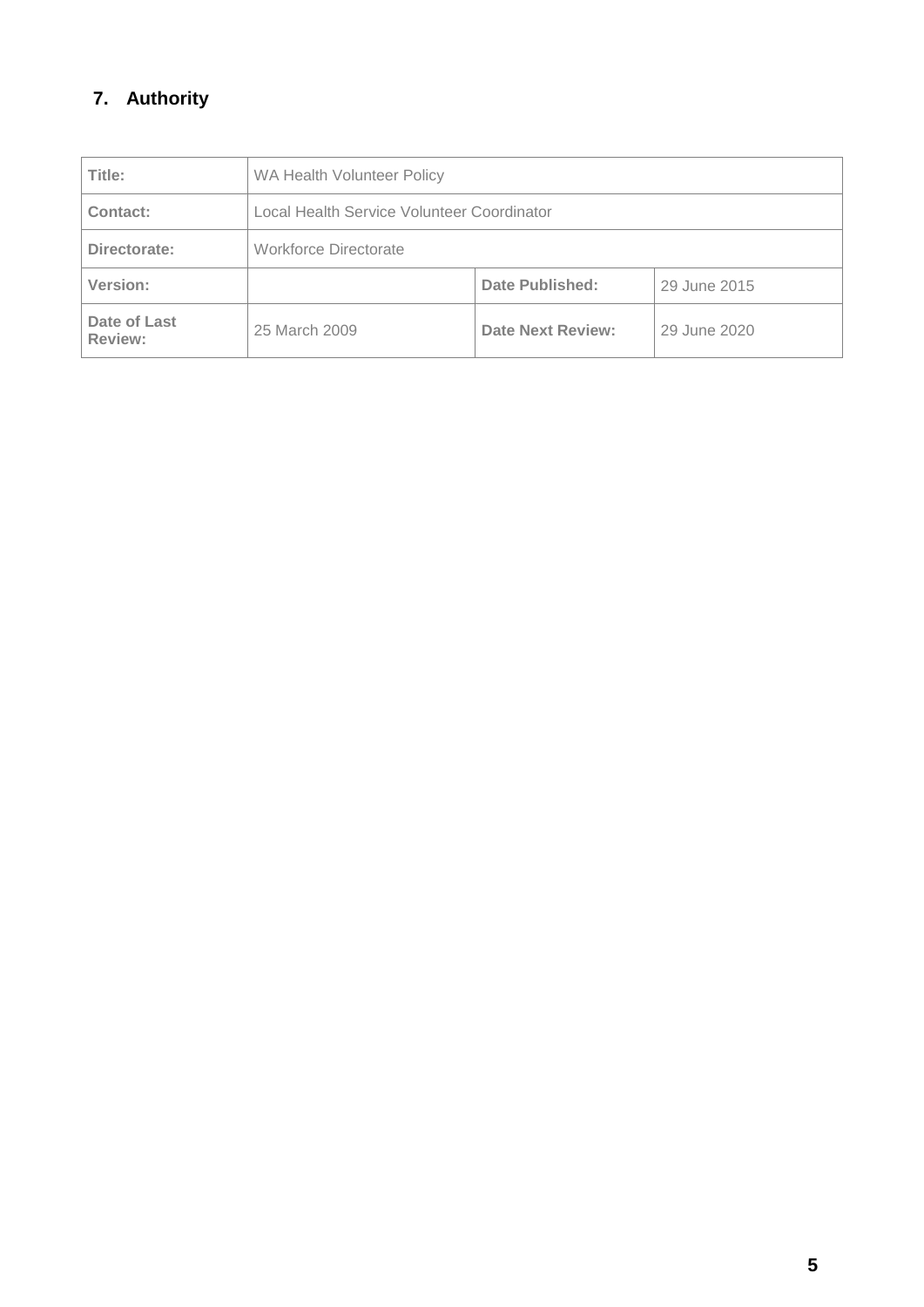

#### **This document can be made available in alternative formats on request for a person with a disability.**

© Department of Health 2015

Copyright to this material is vested in the State of Western Australia unless otherwise indicated. Apart from any fair dealing for the purposes of private study, research, criticism or review, as permitted under the provisions of the *Copyright Act 1968*, no part may be reproduced or re-used for any purposes whatsoever without written permission of the State of Western Australia.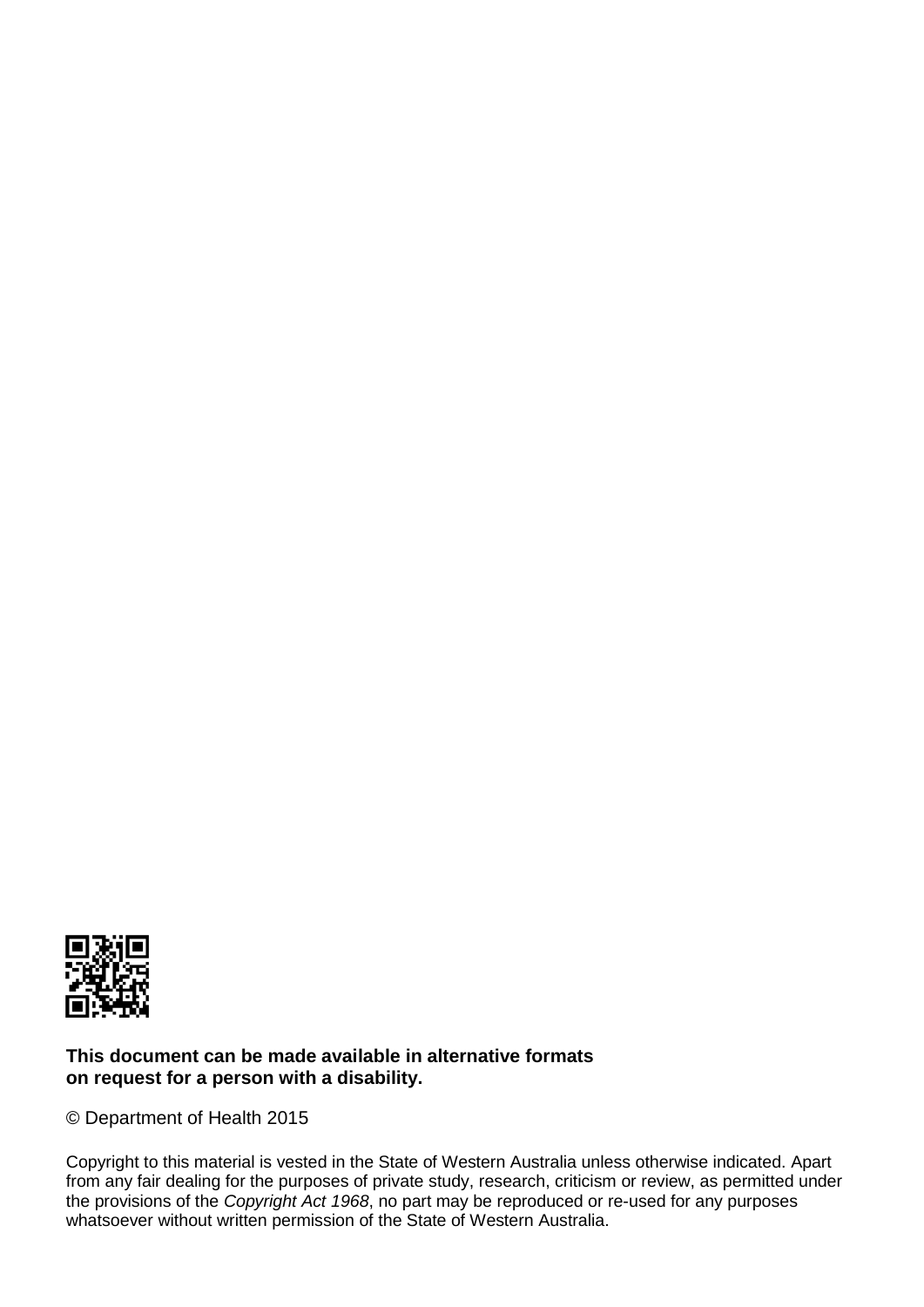## **APPENDIX 1: APPLICATION FORM PROVIDING A VOLUNTEER SERVICE**

**(This document has been developed as a resource to be adapted as required).** 

| Mr/Mrs/Ms ________________________ |                                                                   |  |
|------------------------------------|-------------------------------------------------------------------|--|
|                                    |                                                                   |  |
|                                    |                                                                   |  |
|                                    |                                                                   |  |
|                                    | Suburb Suburb State Postcode Communications of the State Postcode |  |
|                                    |                                                                   |  |
| Date of Birth ( )                  |                                                                   |  |
| Gender: ________________________   |                                                                   |  |
|                                    |                                                                   |  |

#### **CONTACT PERSONS**

Please provide the names and contact phone numbers of persons we should contact in the event of an emergency.

#### **Contact 1**

| Name                |        |  |
|---------------------|--------|--|
| Phone               | Mobile |  |
| Relationship to you |        |  |

#### **Contact 2**

| Name                |        |  |
|---------------------|--------|--|
| Phone               | Mobile |  |
| Relationship to you |        |  |

#### **REFEREES**

Please provide the names and contact phone numbers of persons who would be able to act as referees for you.

| Referee 1                     |            |  |
|-------------------------------|------------|--|
|                               |            |  |
| Phone _______________________ |            |  |
|                               |            |  |
| Referee 2                     |            |  |
|                               |            |  |
| Phone _______________________ | Mobile ___ |  |
| Relationship to you           |            |  |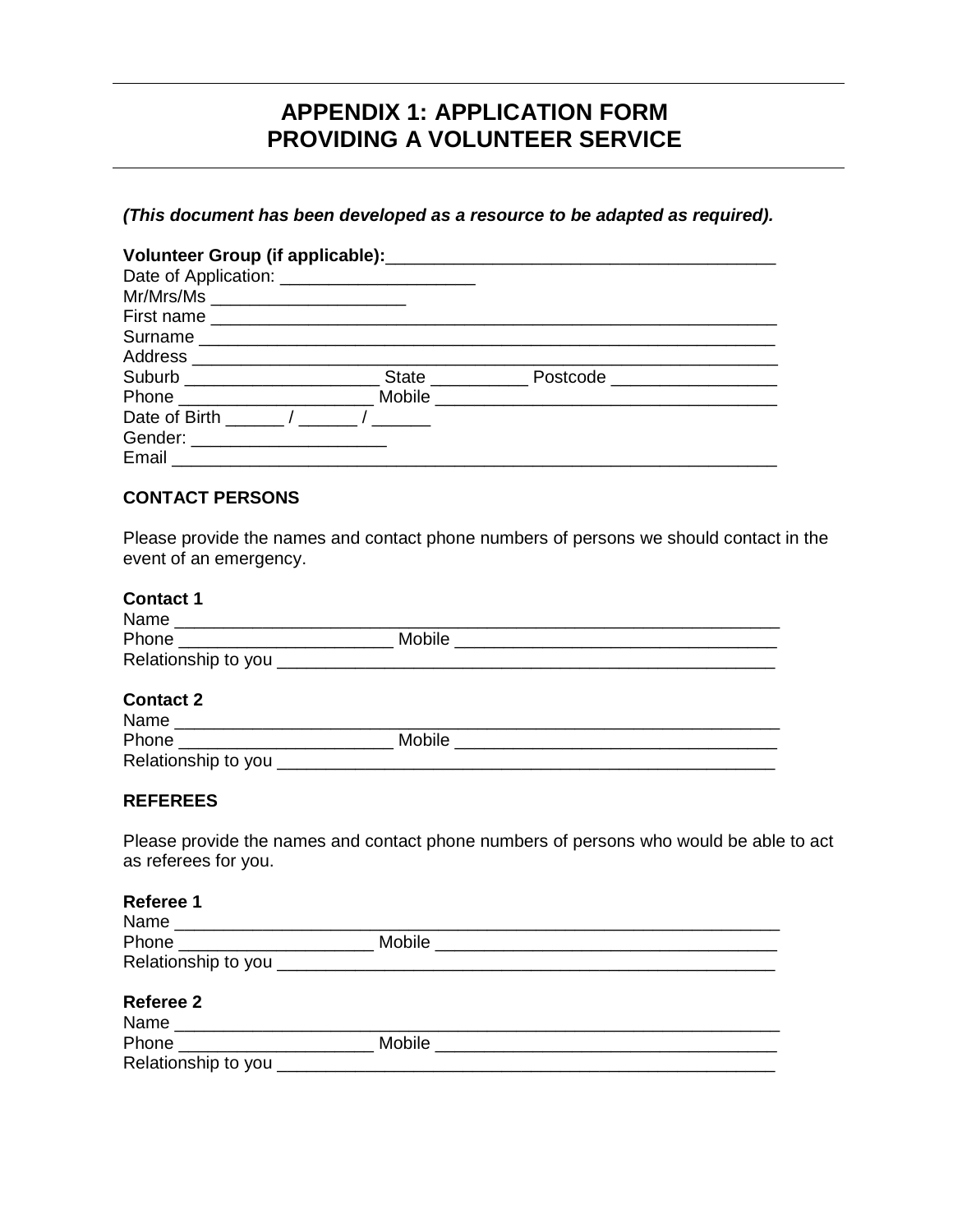#### **BACKGROUND INFORMATION**

Why are you volunteering?

#### What are your work preferences?

#### Do you have any work experience? If yes, please describe it?

**AVAILABLE HOURS** 

Please tick the days you are available to volunteer:

|           | Mon | Tue | Wed | Thur | Fri | <b>Sat</b> | Sun |
|-----------|-----|-----|-----|------|-----|------------|-----|
| AM        |     |     |     |      |     |            |     |
| (time)    |     |     |     |      |     |            |     |
| <b>PM</b> |     |     |     |      |     |            |     |
| (time)    |     |     |     |      |     |            |     |

<u> 2000 - Jan Barnett, mars ann an t-Amhraid ann an t-Amhraid ann an t-Amhraid ann an t-Amhraid ann an t-Amhraid </u>

Hours preferred:

Period available from: date \_\_\_\_\_\_\_\_\_\_\_\_\_\_\_\_\_\_\_\_\_\_\_ until \_\_\_\_\_\_\_\_\_\_\_\_\_\_\_\_\_\_\_\_\_\_

<u> 1989 - Johann Barn, mars ar gwelennau yn y cynnwys y cynnwys y cynnwys y cynnwys y cynnwys y cynnwys y cynnwy</u>

#### **FURTHER INFORMATION AND COMMENTS:**

Please inform us if there is any information we should know that is relevant to your involvement in this organisation (e.g. health, visa limitations etc.).

**SIGNATURE SIGNATURE**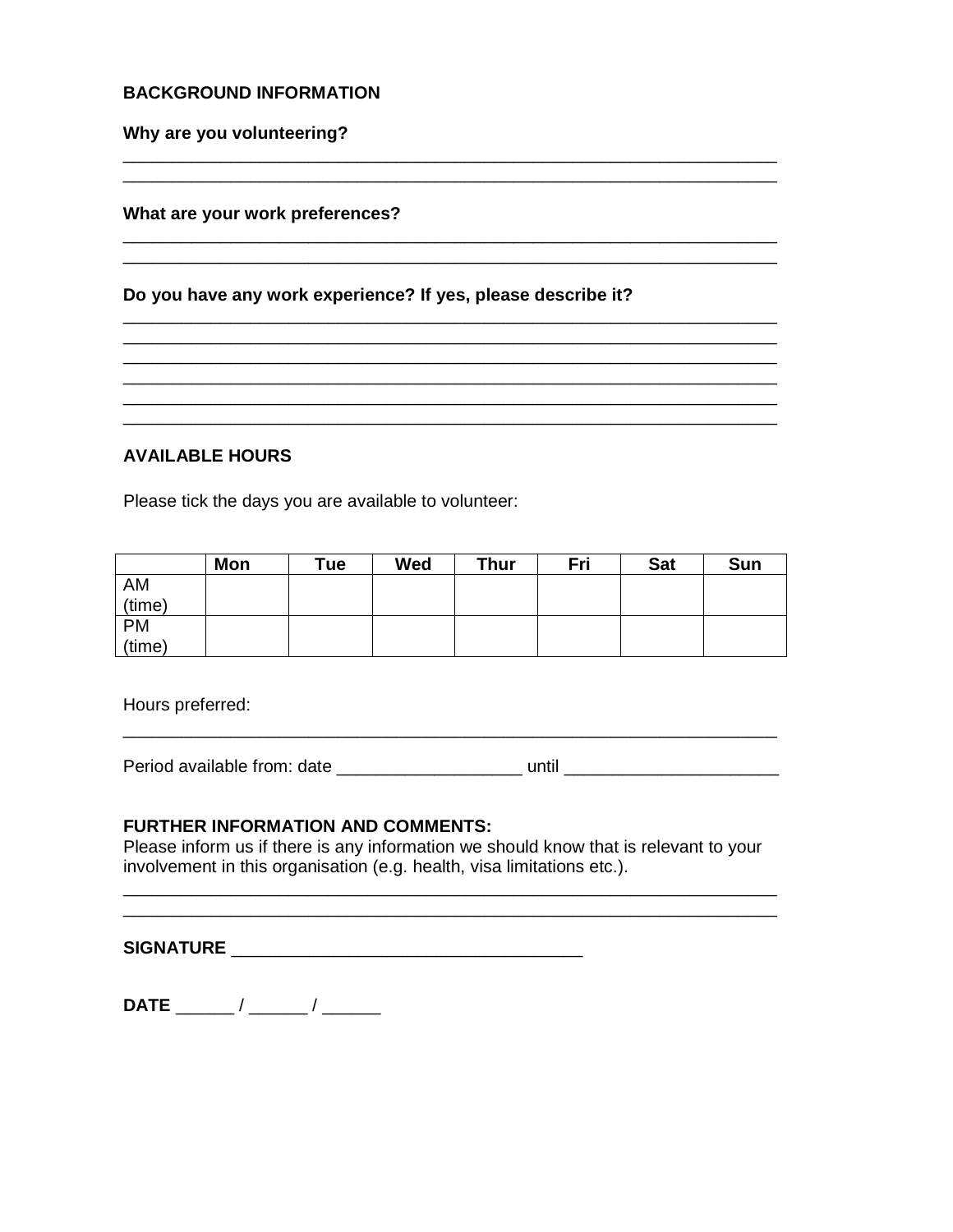| <b>CONFIDENTIAL</b>                                     |                                                                                                 |
|---------------------------------------------------------|-------------------------------------------------------------------------------------------------|
|                                                         |                                                                                                 |
| <b>RECORD OF VOLUNTEER INTERVIEW</b><br>Interview Date: |                                                                                                 |
| Interviewers/s:                                         |                                                                                                 |
|                                                         |                                                                                                 |
|                                                         |                                                                                                 |
| Interviewer/s                                           |                                                                                                 |
| Position                                                |                                                                                                 |
|                                                         |                                                                                                 |
| Contact No:                                             |                                                                                                 |
| <b>Volunteer Name:</b>                                  |                                                                                                 |
|                                                         | OTHER QUESTIONS RELEVANT TO PLACEMENT                                                           |
|                                                         | 1. Why are you interested in working for this organisation?                                     |
|                                                         |                                                                                                 |
|                                                         |                                                                                                 |
|                                                         |                                                                                                 |
|                                                         |                                                                                                 |
|                                                         |                                                                                                 |
|                                                         | 2. Why have you chosen to volunteer?                                                            |
|                                                         |                                                                                                 |
|                                                         |                                                                                                 |
|                                                         |                                                                                                 |
|                                                         |                                                                                                 |
|                                                         | 3. Please tell us what it is you enjoy about working in a hospital setting?                     |
|                                                         |                                                                                                 |
|                                                         |                                                                                                 |
|                                                         |                                                                                                 |
|                                                         |                                                                                                 |
|                                                         |                                                                                                 |
|                                                         | 4. Please tell us what types of tasks you enjoy and do you like to work in a<br>group or alone? |
|                                                         |                                                                                                 |
|                                                         |                                                                                                 |
|                                                         |                                                                                                 |
|                                                         |                                                                                                 |
|                                                         |                                                                                                 |
|                                                         | 5. Would you be interested in becoming a volunteer driver?                                      |
|                                                         | Current drivers licence sighted YES/NO                                                          |
|                                                         |                                                                                                 |
|                                                         |                                                                                                 |
|                                                         |                                                                                                 |
|                                                         | <b>RESULTS OF INTERVIEW</b>                                                                     |
|                                                         |                                                                                                 |
|                                                         | Describe the recommendations. If the applicant is considered not suitable to                    |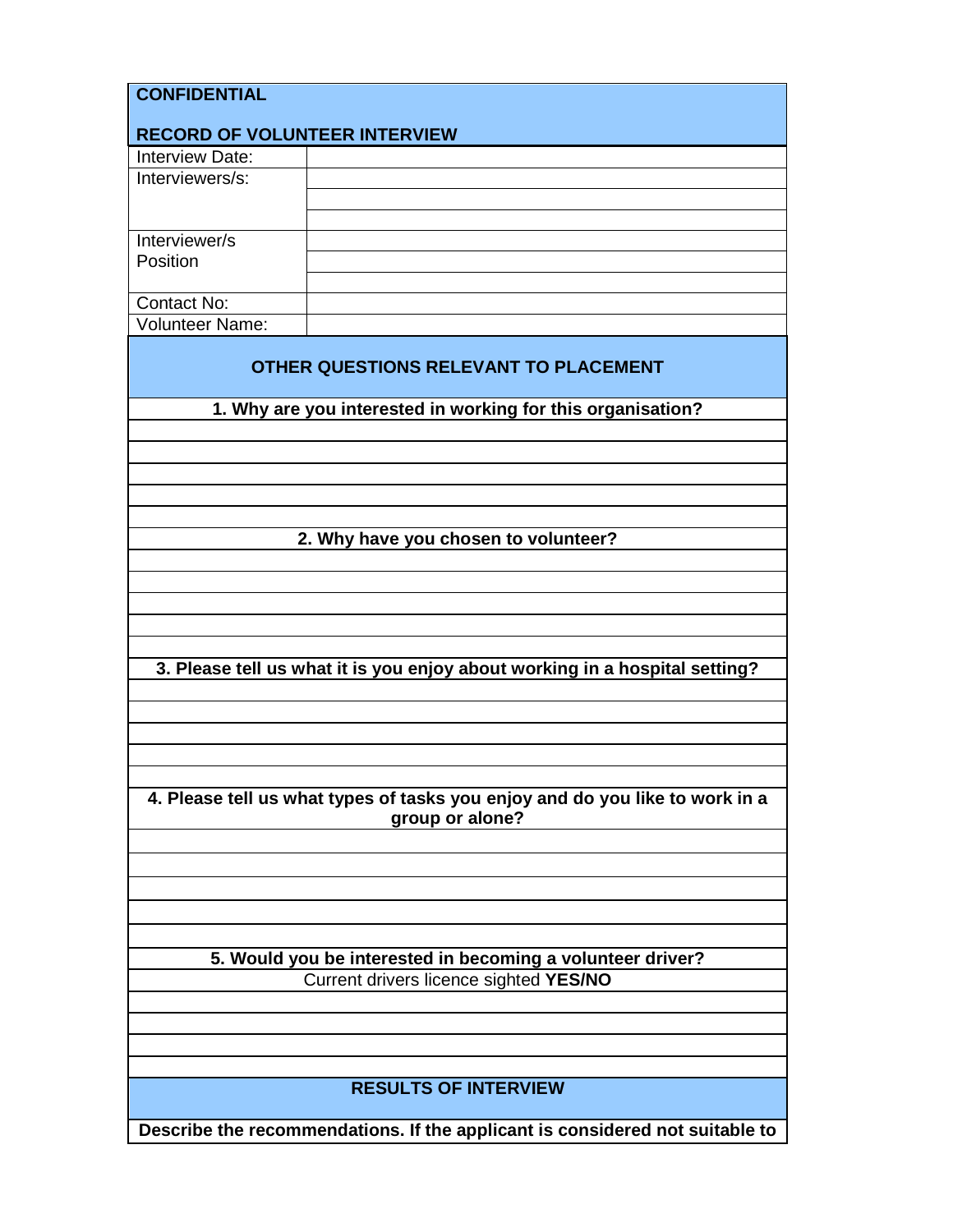| work as a volunteer, provide reasons for this decision. |  |
|---------------------------------------------------------|--|
|                                                         |  |
|                                                         |  |
|                                                         |  |
|                                                         |  |
|                                                         |  |
|                                                         |  |
|                                                         |  |
|                                                         |  |
|                                                         |  |
|                                                         |  |
|                                                         |  |
|                                                         |  |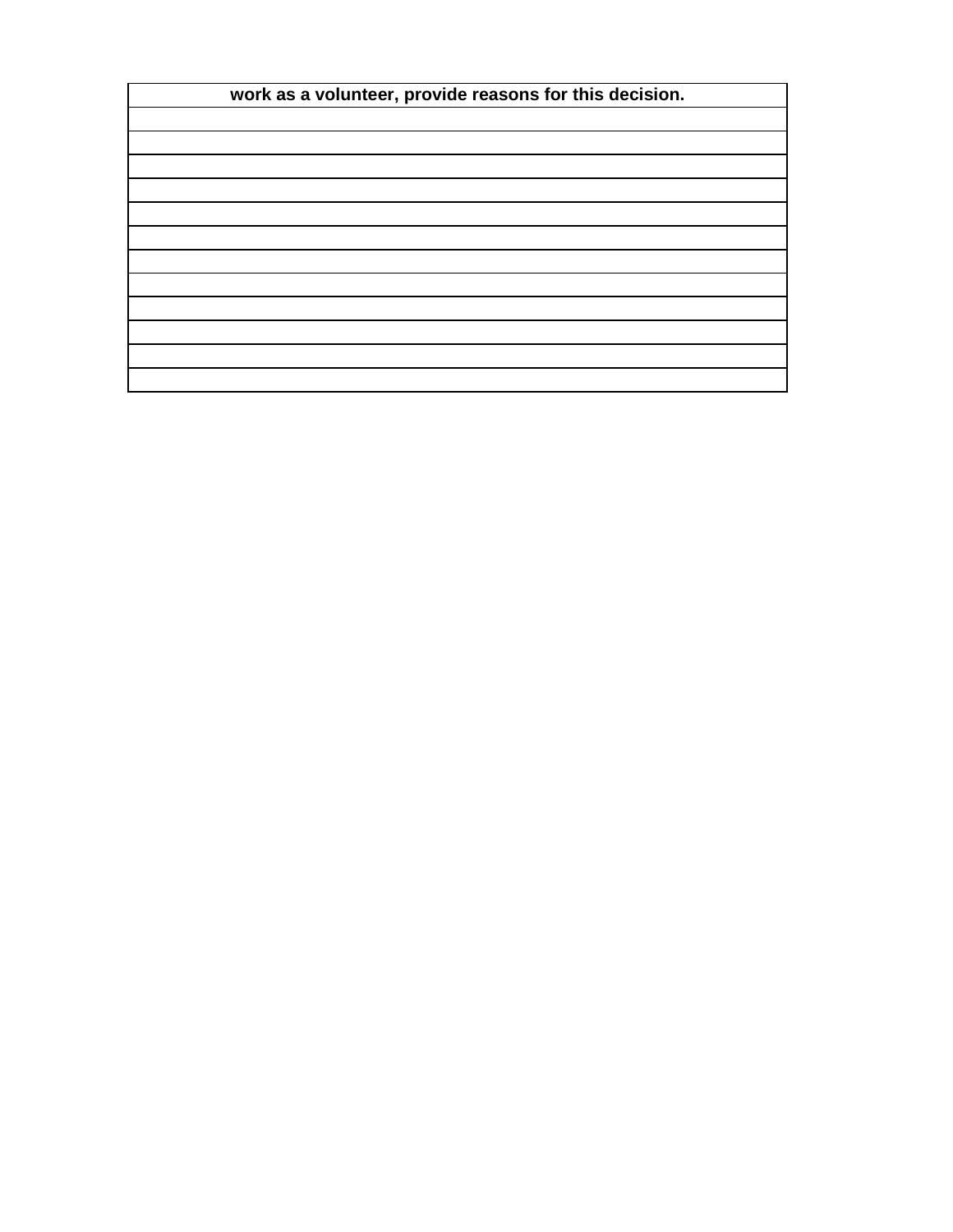## **APPENDIX 2: VOLUNTEER AGREEMENT (INCLUDING CONFIDENTIALITY AGREEMENT)**

#### **(This document has been developed as a resource to be adapted as required).**

We hope that you enjoy volunteering with us and feel a part of our team. This agreement tells you what you can expect from us and how we hope you will be able to contribute to [Insert name of organisation].

We wish to assure you of our appreciation of your volunteering with us and will do the best we can to make your experience as a volunteer enjoyable and rewarding.

## **Part 1: The Organisation**

Your role as a volunteer starts on [date] and [describe the nature and components of the work].

This work is designed to *[state how the work benefits the organisation]*.

[Name of organisation] commits to:

#### **1. Induction and Training**

- provide you with a comprehensive induction on the work of [voluntary organisation], its staff and your volunteering role
- provide an opportunity for you to attend training programs to meet the responsibilities of this role and other mandatory training.

#### **2. Supervision, Support and Flexibility**

- explain the standards we expect for our services and encourage and support you to achieve and maintain them
- provide a named person who will meet with you regularly to discuss your
- volunteering and any successes and problems you may have
- do our best to help you develop your volunteering role with us
- provide you with an opportunity to participate in performance development
- consult with you about your volunteering experience and the work environment
- keep you informed of matters that affect you as a volunteer.

#### **3. Expenses**

- pay the costs of the WA Health Criminal Record Check and if required the Working With Children Check and the national Police Certificate for Aged Care Providers and medical testing (if required)
- reimburse you for the costs of approved out of pocket expenses
- [add other details] as required.

#### **4. Health and Safety**

- provide a safe work environment
- provide adequate training and feedback in support of our health and safety policy.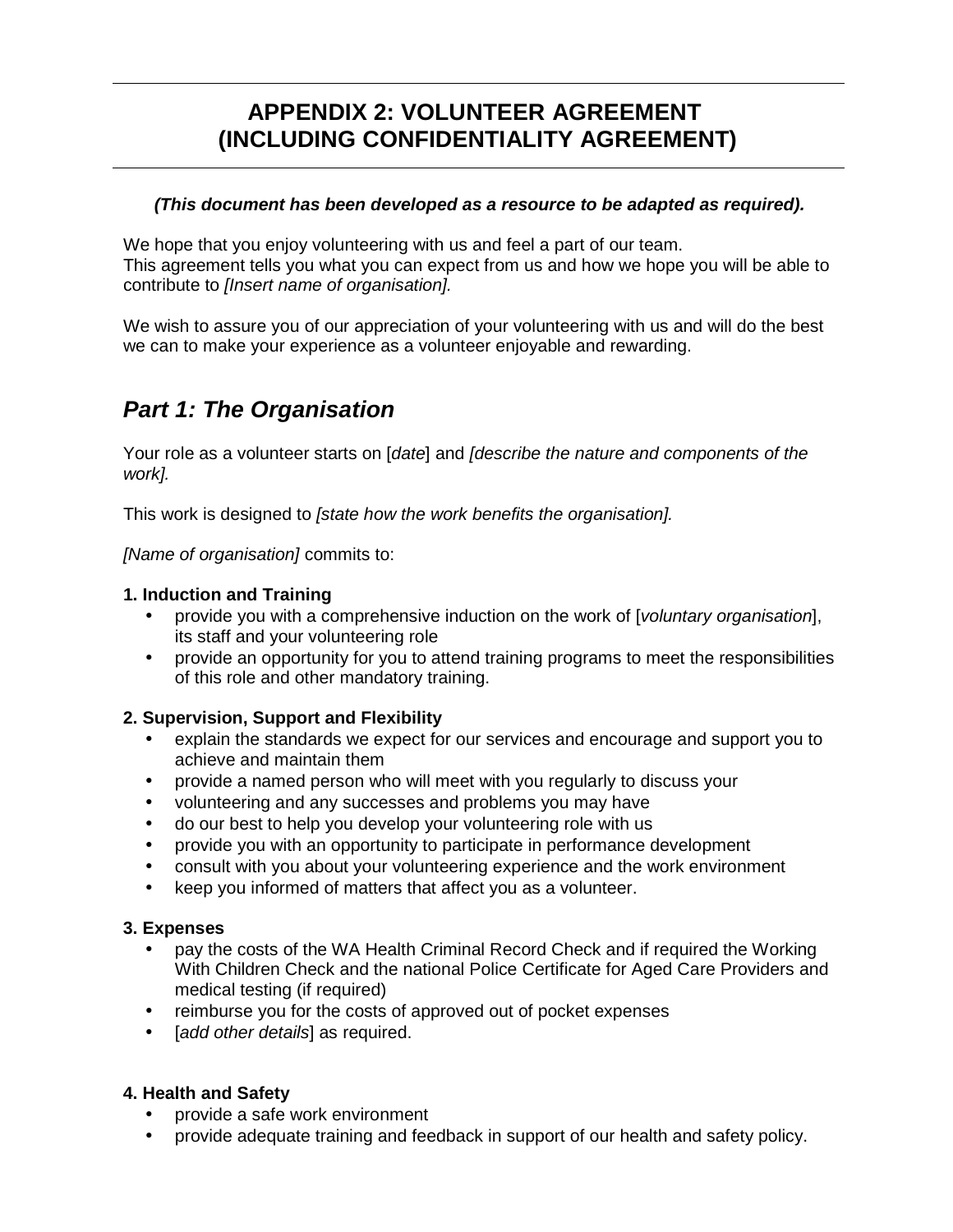#### **5. Insurance**

• provide Personal Accident Cover for you while you are undertaking voluntary work approved and authorised by us.

#### **6. Issue Resolution**

• try to resolve fairly and promptly any problems, grievances and difficulties you may have while you volunteer with us in accordance with the principles of natural justice.

## **Part 2: The Volunteer**

#### **I confirm that:**

- I am not aware of any criminal charges or offences that would disqualify me from working as a volunteer with WA Health.
- I have disclosed all potential conflicts of interest.
- I have provided the names of referees who may be contacted regarding my suitability to work as a volunteer.
- Lam available to start work on
- I will be available to work at the following days and times:

|        | <b>Mon</b> | Tue | Wed | <b>Thur</b> | Fri | <b>Sat</b> | Sun |
|--------|------------|-----|-----|-------------|-----|------------|-----|
| AM     |            |     |     |             |     |            |     |
| (time) |            |     |     |             |     |            |     |
| PM     |            |     |     |             |     |            |     |
| (time) |            |     |     |             |     |            |     |

#### **I understand that in working as a volunteer with WA Health:**

- I must abide by the WA Health Code of Conduct and comply with all relevant laws, policies and guidelines.
- I may be deemed a 'public officer' as that term is defined in the Criminal Code, and subject to the misconduct provisions of the Corruption and Crime Commission Act 2003.

#### **I agree to:**

- perform my volunteering role to the best of my ability
- meet my agreed commitments regarding time and standards and give as much notice as possible should I not be able to meet those commitments
- not use, work on or operate equipment for which I have not received training or which I do not have permission or qualifications to operate
- maintain all information I receive in the course of my volunteer work in the strictest confidence
- disclose any conflicts of interest that may arise after my commencement as a volunteer
- attend mandatory training related to occupational health and safety issues
- obtain a WA Health (national) Criminal Record Check
- obtain a Working With Children Check if required
- obtain a national Police Certificate for Aged Care Providers if required